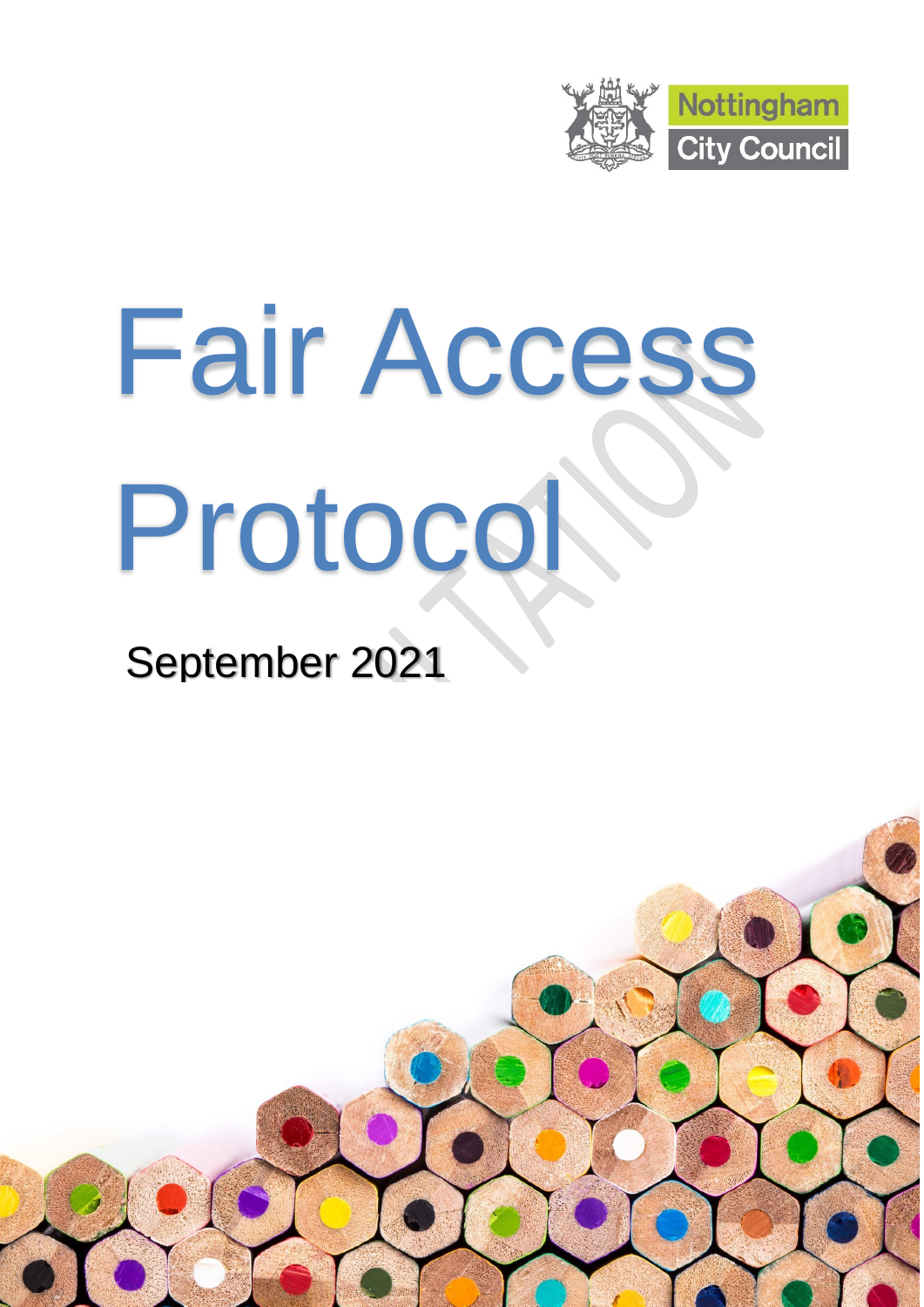# **Contents**

| 5. Children for whom mainstream education is not yet possible 6 |  |
|-----------------------------------------------------------------|--|
| 6. Fair Access Protocol Membership and Meetings6                |  |
|                                                                 |  |
|                                                                 |  |
|                                                                 |  |
|                                                                 |  |
|                                                                 |  |
|                                                                 |  |
|                                                                 |  |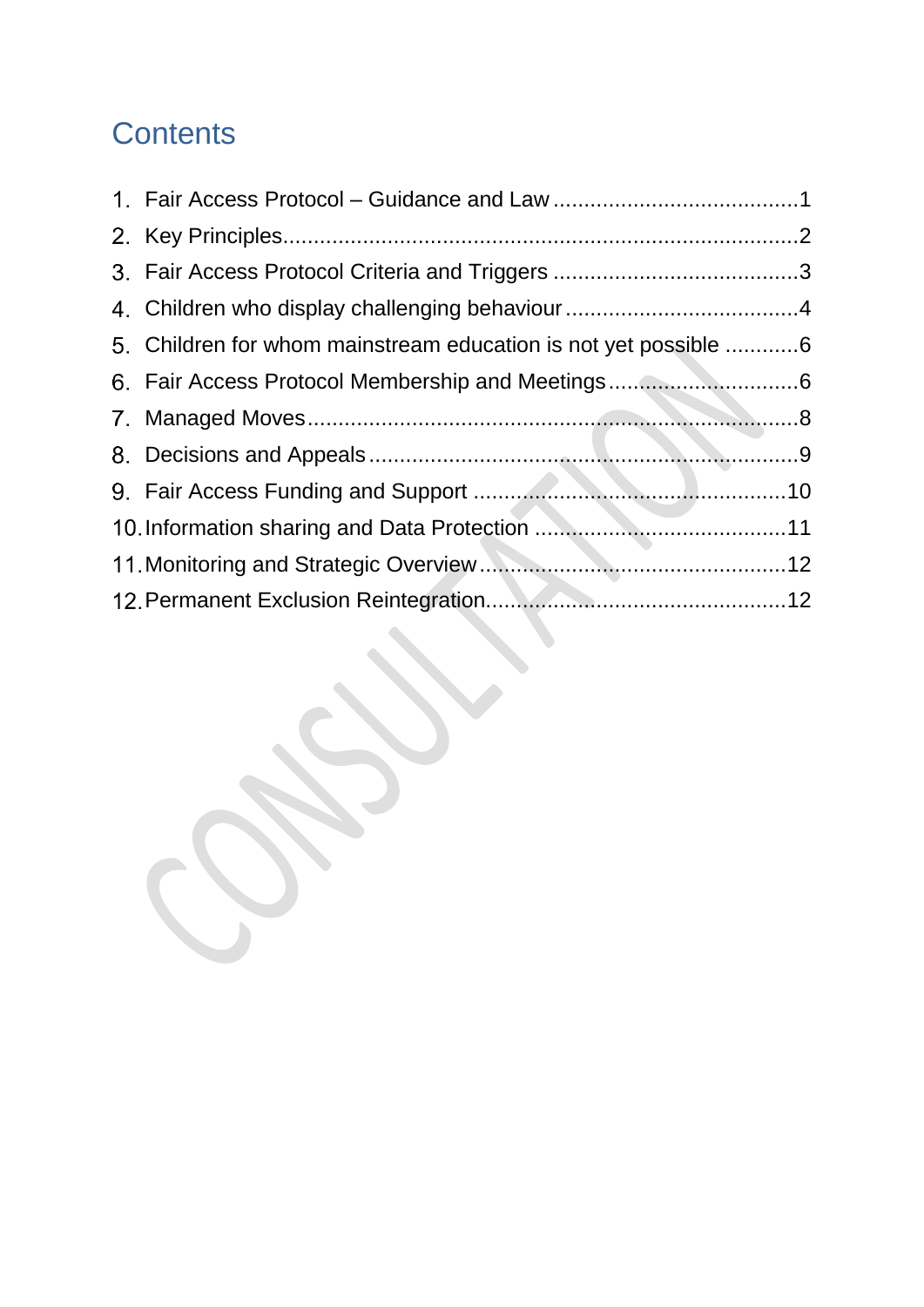# Fair Access Protocol

#### <span id="page-2-0"></span> $\mathbf 1$ **Fair Access Protocol – Guidance and Law**

- 1.1. The School Admission Code (May 2021) <sup>1</sup> states that "each local authority (LA) **must** have a Fair Access Protocol to ensure that unplaced and vulnerable children, and those who are having difficulty in securing a school place in-year, are allocated a school place as quickly as possible." (School Admissions Code, 3.14)
- 1.2. The Protocol ensures local authorities, schools and academies work together as mutual stakeholders to ensure that vulnerable and/or hard to place children, where they are having difficulty in securing a school place in-year can secure an appropriate education provision without delay. This includes admitting children above the published admission number where the year group is already full or giving priority over waiting list or admission appeals for the school/academy.
- 1.3. Paragraph 3.15 states that; "The Protocol must be consulted upon and developed in partnership with all schools in its area. Once the Protocol has been agreed by the majority of schools in its area, all admission authorities must participate in it. Participation includes making available a representative who is authorised to participate in discussions, make decisions on placing children via the Protocol, and admitting pupils when asked to do so in accordance with the Protocol, even when the school is full. Local authorities must provide admission authorities with reasonable notice and information as to how and when discussions around the placement of children via the Protocol will take place."
- 1.4. Paragraph 3.16 states that; "No school including those with places available should be asked to take a disproportionate number of children who have been permanently excluded from other schools, who display challenging behaviour, or who are placed via the Protocol."
- 1.5. Paragraph 3.18 states; "Eligibility for the Fair Access Protocol does not limit a parent's right to make an in-year application to any school for their child. Admission authorities must process these applications in accordance with their usual in-year admission procedures… They must not refuse to admit such children on the basis that they may be eligible to be placed via the Fair Access Protocol. The parent will continue to have the right of appeal for any place they have been refused, even if the child has been offered a school place via the Fair Access Protocol."

1

<sup>&</sup>lt;sup>1</sup> The School Admissions Code can be viewed in full at: [https://www.gov.uk/government/publications/school](https://www.gov.uk/government/publications/school-admissions-code--2)[admissions-code--2](https://www.gov.uk/government/publications/school-admissions-code--2)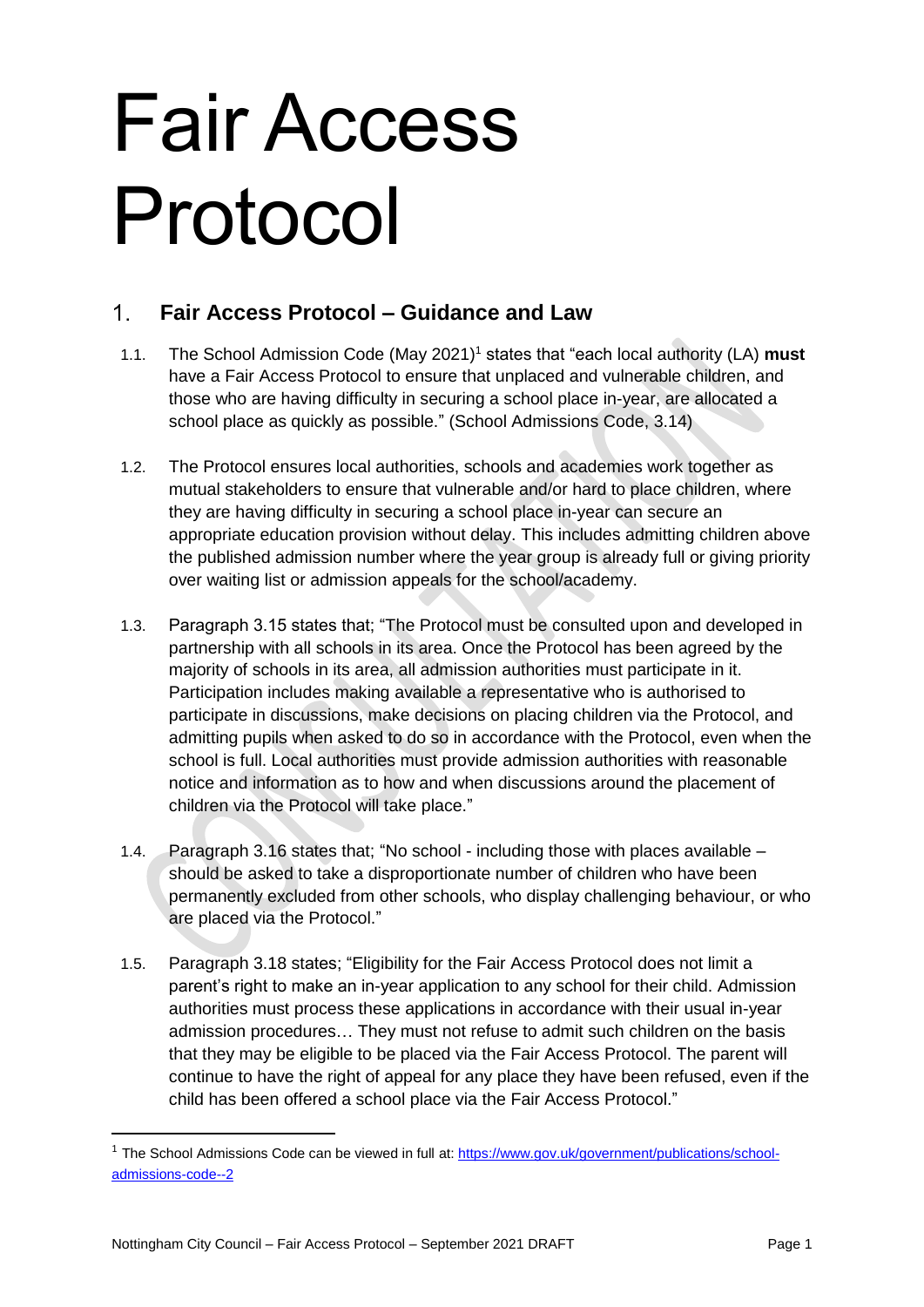- 1.6. Where an admission authority refuses an in-year application, and does not collaborate with the local authority's in-year admissions systems, it should consider whether the child would be eligible to be placed via the FAP, for example, whether they fall or may fall into one of the categories set out in Section 3.3 of this protocol and the admission authority should notify the local authority of the decision and possible criteria. The local authority will then determine whether the child would be eligible to be placed in school via the FAP.
- 1.7. Paragraph 3.20 states; "Fair Access Protocols should seek to place a child in a school that is appropriate to any particular needs they may have. The Fair Access Protocol must not require a school automatically to admit a child via the Fair Access Protocol, in place of a child permanently excluded from the school."
- 1.8. Paragraph 3.21 states; "Where it has been agreed that a child will be considered under the Fair Access Protocol, a school place must be allocated for that child within 20 school days. Once they have been allocated a school place via the Fair Access Protocol, arrangements should be made for the child to start at the school as soon as possible." Where it has been decided that a child is to be placed via the FAP, parents will be notified that their child will be considered through the protocol.
- 1.9. Paragraph 3.22 states; "In the event that the majority of schools in an area can no longer support the principles and approach of their local Fair Access Protocol, they should initiate a review with the local authority. There should be a clear process for how such a review can be initiated within each Fair Access Protocol. The existing Fair Access Protocol will remain binding on all schools in the local area until the point at which a new one is adopted."
- 1.10. Children with an Education, Health and Care Plan will not be considered through the Fair Access Protocol but through the Special Education Needs Team processes.

#### <span id="page-3-0"></span>**Key Principles**  $2<sup>1</sup>$

# **Fair Access Precedent**

2.1. Through years of consideration of fair access cases, an established precedent has been created regarding pupils returning to the City or returning to mainstream education from Elective Home Education or alternative provision. If the pupil is considered through the fair access protocol and was previously on roll at a Nottingham City school or academy prior to going on Elective Home Education, alternative provision or moving out of the area, it is the expectation that the pupil will return to their previous City school roll. The school will then be responsible for ensuring that an appropriate education provision be determined, set up and monitored, unless there are significant reasons why this would not be appropriate.

# **Use of contextual data**

- 2.2. To support the decision making process, the fair access protocol will take into account relevant contextual information<sup>2</sup> when considering placement, such as:
	- o Data in context to other local schools

<sup>&</sup>lt;sup>2</sup> This is not an exhaustive list of all factors that may be taken into consideration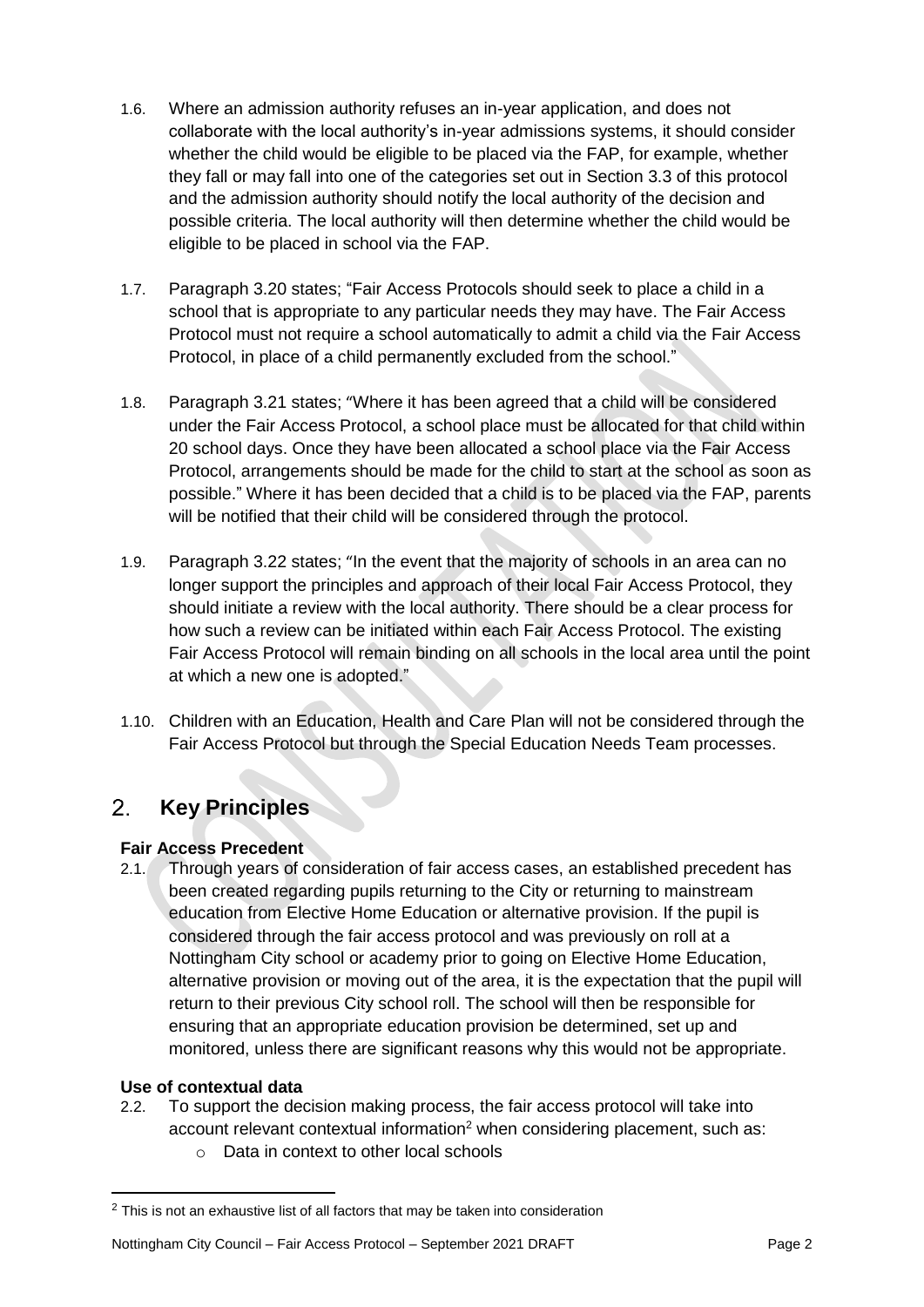- o Context of numbers on roll
- o Number of exclusions and transfers into and out of the school
- o Location of pupils home address
- o Most appropriate school to meet a student's needs

# **Open, honest and relevant information sharing**

2.3. It is expected that pupils on roll at a school or academy within the City of Nottingham, considered through the fair access protocol, will have evidence of school based intervention, and where appropriate, additional support agency involvement. Information will be shared between schools, academies and other support services as required. It will be expected that information will be shared openly and honestly, whilst ensuring confidentially and abiding to data protection laws (see section 9).

# **Working with other Admission Authorities and other local authorities**

2.4. Whilst each protocol only covers the schools/academies in its local authority area, the home Local Authority should contact neighbouring authorities to help secure a place in that area under their protocol. If there are illegal practices, the LA will take appropriate action to challenge and resolve these situations.

#### <span id="page-4-0"></span>**Fair Access Protocol Criteria and Triggers**  $3.$

- 3.1. A pupil placed under this Protocol is not necessarily a "challenging" pupil. Any child in this category is however potentially a vulnerable child as long as an appropriate educational placement has not been secured.
- 3.2. Fair access protocol cases will be given priority, however this does not guarantee a place at their preferenced schools. The local authority must ensure that no school – including those with available places – is asked to take a disproportionate number of children and the admission authority does not have to comply with parental preference. Priority through fair access protocols does not override infant class size legislation, unless they would be admitted under the prescribed limited exceptional circumstances<sup>3</sup>.
- 3.3. The School Admissions Code 2021 states that the Fair Access Protocols may only be used to place the following groups of vulnerable or hard to place children; where they are having difficulty in securing a school place in-year, and it can be demonstrated that reasonable measures have been taken to secure a place through the usual in-year admission procedures:

- b) looked after children and previously looked after children admitted outside the normal admissions round;
- c) children admitted, after initial allocation of places, because of a procedural error made by the admission authority or local authority in the original application process;
- d) children admitted after an independent appeals panel upholds an appeal;
- e) children who move into the area outside the normal admissions round for whom there is no other available school within reasonable distance;
- f) children of UK service personnel admitted outside the normal admissions round;
- g) children whose twin or sibling from a multiple birth is admitted otherwise than as an excepted pupil; h) children with special educational needs who are normally taught in a special educational needs unit

<sup>3</sup> **The excepted children are:**

a) children admitted outside the normal admissions round with statements of special educational needs or Education, Health and Care Plans specifying a school;

attached to the school, or registered at a special school, who attend some infant classes within the mainstream school.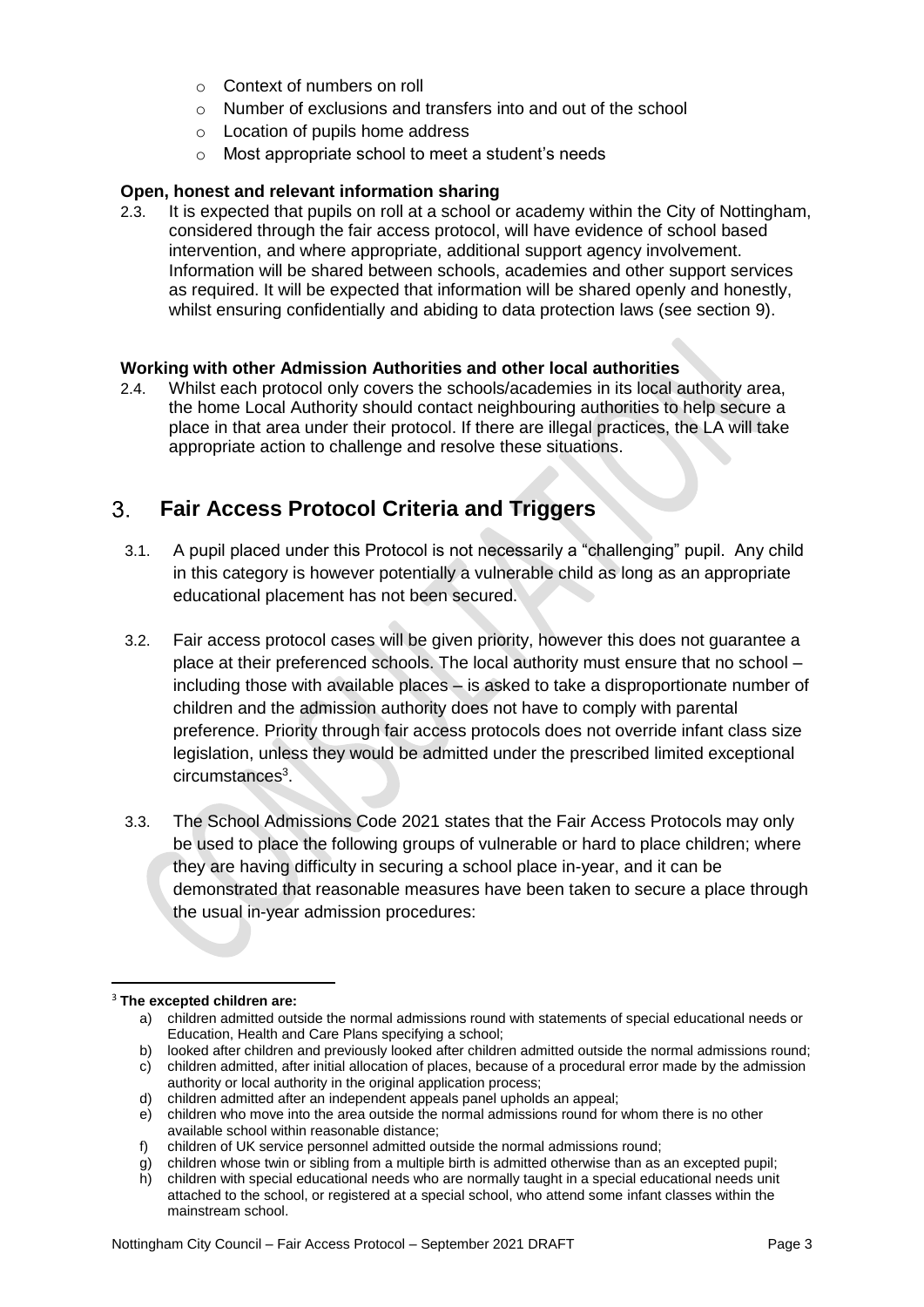- a) children either subject to a Child in Need Plan or a Child Protection Plan81 or having had a Child in Need Plan or a Child Protection Plan within 12 months at the point if being referred to the Protocol;
- b) children living in a refuge or in other relevant safe accommodation at the point of being referred to the Protocol;
- c) children from the criminal justice system;
- d) children in alternative provision who need to be reintegrated into mainstream education or who have been permanently excluded but are deemed suitable for mainstream education;
- e) children with special educational needs (but without an Education, Health and Care plan), disabilities or medical conditions;
- f) children who are carers;
- g) children who are homeless;
- h) children in formal kinship care arrangements
- i) children of, or who are, Gypsies, Roma, Travellers, refugees, and asylum seekers;
- j) children who have been refused a school place on the grounds of their challenging behaviour and referred to the Protocol in accordance with paragraph 3.10 of this Code;
- k) children for whom a place has not been sought due to exceptional circumstances;
- l) children who have been out of education for four or more weeks where it can be demonstrated that there are no places available at any school within a reasonable distance of their home. This does not include circumstances where a suitable place has been offered to a child and this has not been accepted; and
- m) previously looked after children for whom the local authority has been unable to promptly secure a school place
- 3.4. Admission Authorities who manage their own in-year admissions are responsible for providing the LA of details of all applications that they have received, and the corresponding decision for that application. Where a child has failed to secure a place in-year, and meets one or more the above criteria, the case will be referred to the Fair Access Team. Where a child is out of education, and it has been agreed that a child will be considered under the Fair Access Protocol, a school place or appropriate alternative provision must be allocated for that child within 20 school days.

#### <span id="page-5-0"></span> $\overline{4}$ **Children who display challenging behaviour**

4.1. The School Admissions Code states in paragraph 3.10:

"Where an admission authority receives an in-year application for a year group that is not the normal point of entry and it does not wish to admit the child because it has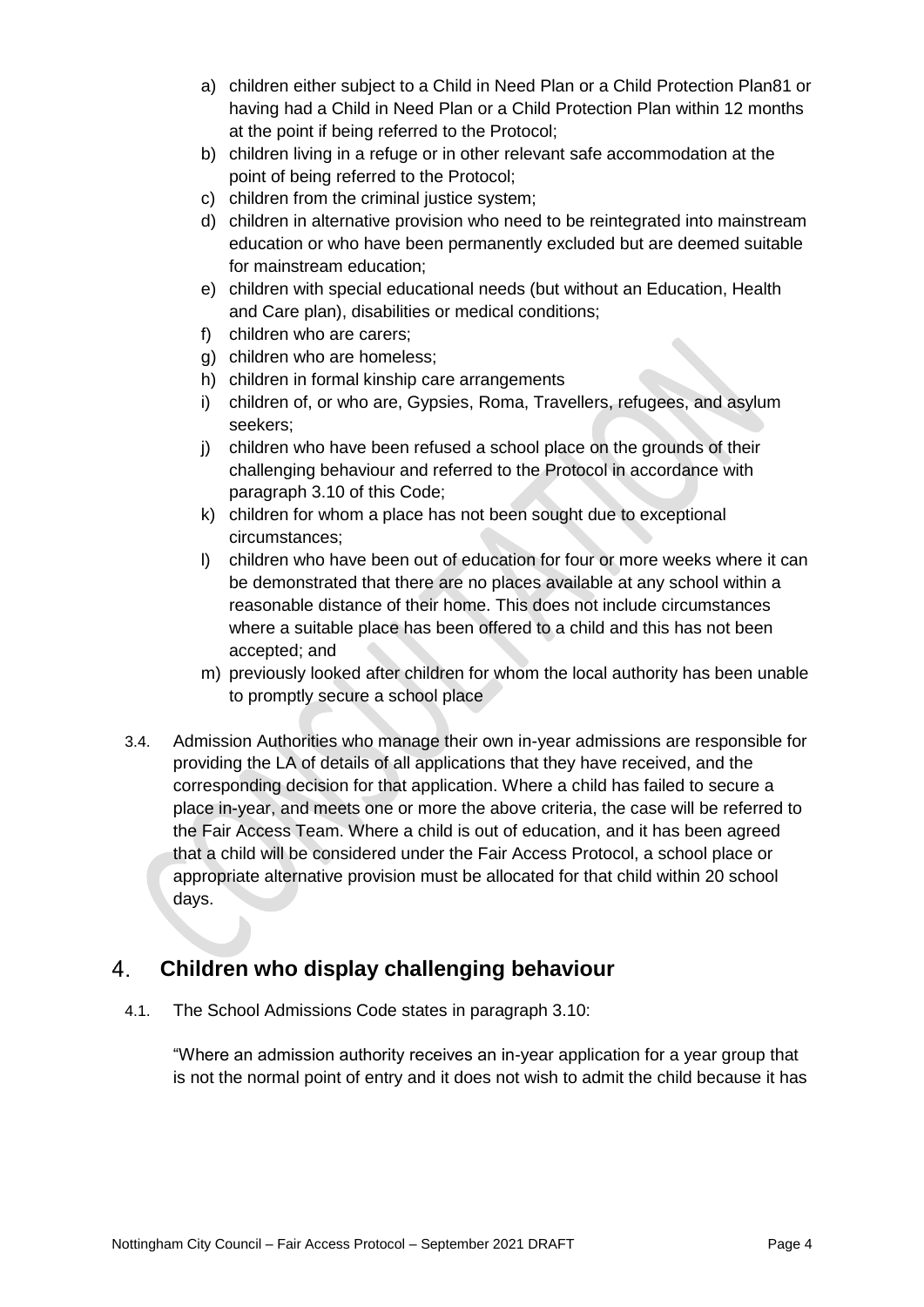good reason to believe that the child may display challenging behaviour**<sup>4</sup>** , it may refuse admission**<sup>5</sup>** and refer the child to the Fair Access Protocol**<sup>6</sup>** .

- 4.2. An admission authority should only rely on the provision in paragraph 3.10 of the School Admissions Code if it has a particularly high proportion of either children with challenging behaviour or previously permanently excluded pupils on roll compared to other local schools and it considers that admitting another child with challenging behaviour would prejudice the provision of efficient education or the efficient use of resources.
- 4.3. The provision in paragraph 3.10 of the School Admissions Code cannot be used to refuse admission to looked after children, previously looked after children; and children who have Education, Health and Care Plans naming the school in question.
- 4.4. Admission authorities must not refuse to admit a child thought to be potentially disruptive, or likely to exhibit challenging behaviour, on the grounds that the child is first to be assessed for special educational needs.
- 4.5. When an admission authority is considering refusing a pupil because of 'Challenging Behaviour' and this behaviour may be linked to their disability, the DfE have published non-statutory guidance for Fair Access Protocols (July 2021) that state:

"All schools have a duty to make reasonable adjustments for students with disabilities. Schools should be aware that a child who displays challenging behaviour may do so as a result of their disability or any unmet needs. Schools must therefore consider whether any reasonable adjustments can be put in place to support the needs of a particular child when considering whether admission should be refused on these grounds.

The impact and effectiveness of these adjustments must also be taken into account in managing presenting behaviours. For example, where a school would have to provide teaching assistant support and put in place an agreed behaviour plan for a pupil with autism, the impact of these arrangements must be factored into a decision over whether the child's behaviour would meet the criteria to be considered challenging."

4.6. Where a parent has indicated that a child may present as having challenging behaviour on the in-year application form; or the admission authority have been

<sup>4</sup> For the purposes of this Code, behaviour can be described as challenging where it would be unlikely to be responsive to the usual range of interventions to help prevent and address pupil misbehaviour or it is of such severity, frequency, or duration that it is beyond the normal range that schools can tolerate. We would expect this behaviour to significantly interfere with the pupil's/other pupils' education or jeopardise the right of staff and pupils to a safe and orderly environment.

<sup>5</sup> A child with challenging behaviour may also be disabled as defined in the Equality Act 2010. When considering refusing admission on these grounds, admission authorities must consider their duties under that Act. Admission authorities should also consider the effect of the decision of the Upper Tribunal in C & C v The Governing Body of [a School, The Secretary of State for Education \(First Interested Party\) and The National Autistic Society \(Second](https://www.gov.uk/administrative-appeals-tribunal-decisions/2018-ukut-269-aac-c-c-v-the-governing-body-of-a-school-the-secretary-of-state-for-education-first-interested-party-and-the-national-autistic-society-second-interested-party-sen)  [Interested Party\) \(SEN\) \[2018\] UKUT 269 \(AAC\)](https://www.gov.uk/administrative-appeals-tribunal-decisions/2018-ukut-269-aac-c-c-v-the-governing-body-of-a-school-the-secretary-of-state-for-education-first-interested-party-and-the-national-autistic-society-second-interested-party-sen) about the implications of the Equality Act 2010 when a pupil exhibits a tendency to physical abuse of other persons as a consequence of a disability.

 $6$  Paragraph 1.9(g) does not apply where an admission authority takes account of past behaviour as evidence for concerns about challenging behaviour, solely for the purpose of making a decision on whether it would be appropriate to refuse admission on the basis described in paragraph 3.10.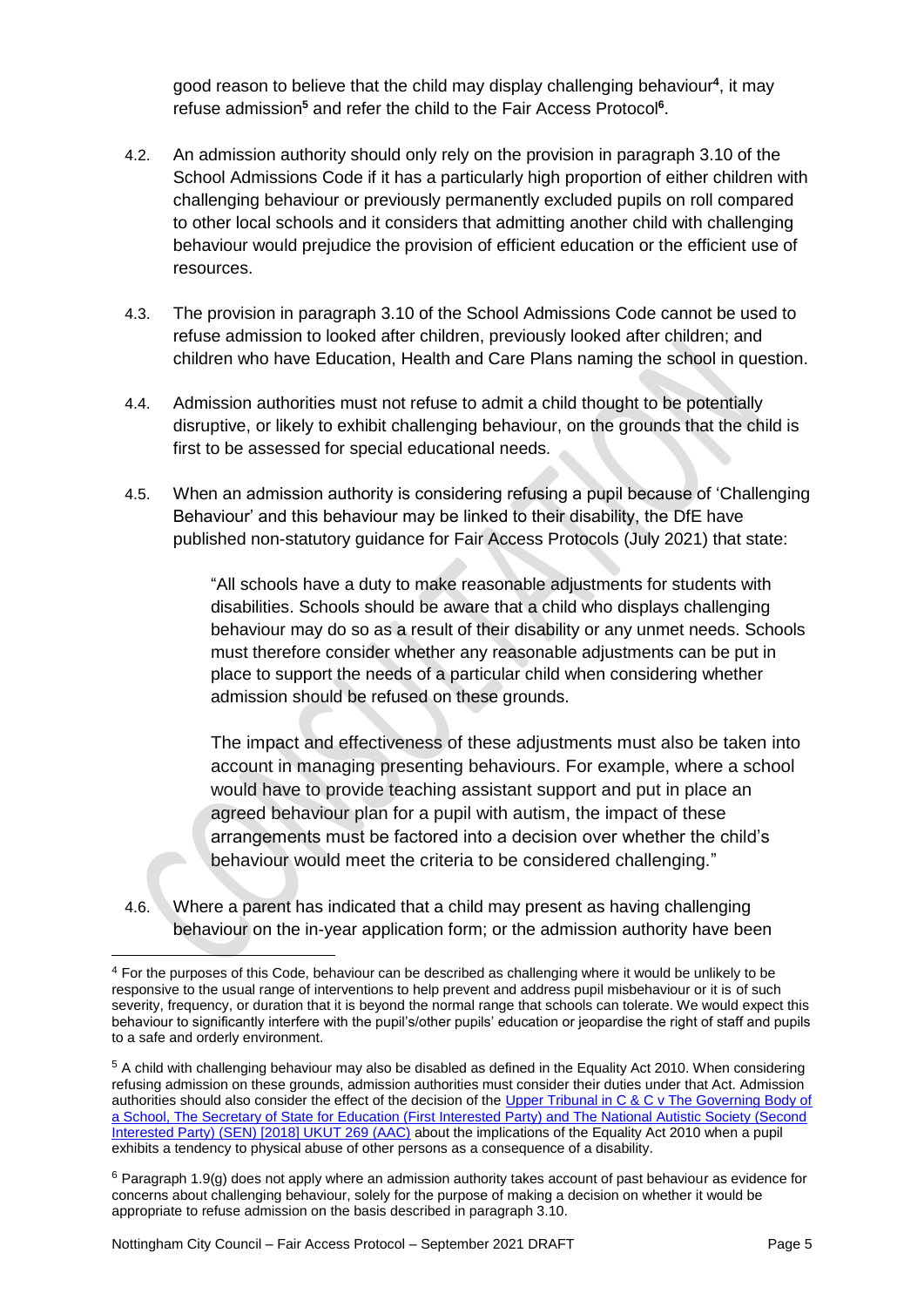made aware through other means that this may be the case, additional information will be requested from the previous/home school. Based on this information, the admission authority must determine whether the child would be unlikely to be responsive to the usual range of interventions available to their school to help prevent and address pupil misbehaviour or the behaviour is of such severity, frequency, or duration that it is beyond the normal range that the school can tolerate. If they do not wish to offer the child based on these factors, the school can refuse the application under 3.10 of the School Admissions Code. Parent/carer must be given a right of appeal against any refusal issued by a school, and details of how to appeal made clear in the decision letter.

4.7. If an admission authority does refuse the case under 3.10 of the School Admissions Code, they must refer the case to the Fair Access Team within 5 school days, with supporting information as to why the admission authority have taken this decision. The case will then be considered through the Fair Access Protocol to determine an appropriate school place / provision for the child to attend, based on the circumstances of the case and contextual information for local schools.

#### <span id="page-7-0"></span> $5<sub>1</sub>$ **Children for whom mainstream education is not yet possible**

- 5.1. The majority of children considered through the fair access protocol should be able to be placed and supported in a mainstream educational provision. However, there may be exceptional cases where a placement in mainstream education is not yet possible. This may be due to a variety of circumstances, such as:
	- Challenging Behaviour and/or refused under 3.10
	- Anxiety about attending school
	- Requires a specialist provision to meet their specific needs
- 5.2. Where it is expected that a child may meet this requirement, a direct referral to the fair access team can be submitted under 3.17 (k) of the school admissions code. A referral form will be available online. The Senior Access and Inclusion Officer will determine if the referral is eligible to be considered under this criterion, and coordinate any action required. If the referral is not eligible, parent/carer will need to make an application through the normal in-year admission process.
- 5.3. Children for whom mainstream education is not yet possible will be offered a suitable educational provision within 20 school days and will be eligible for fair access funding. Children accessing an alternative placement will be placed on roll at either a school/academy, Learning Centre/PRU.

#### <span id="page-7-1"></span> $6<sub>1</sub>$ **Fair Access Protocol Membership and Meetings**

As outlined in the code, all admission authorities must participate in the locally agreed Fair Access Protocol. Participation includes making available a representative who is authorised to participate in discussions, make decisions on placing children via the Protocol, and admitting pupils when asked to do so in accordance with the Protocol, even when the school is full<sup>7</sup>.

 $\overline{a}$  $7$  Decisions about admitting children under the Protocol can be made by one individual in an admission authority provided that suitable authority has been delegated to that individual. Admission authorities must ensure this process complies with relevant governance requirements.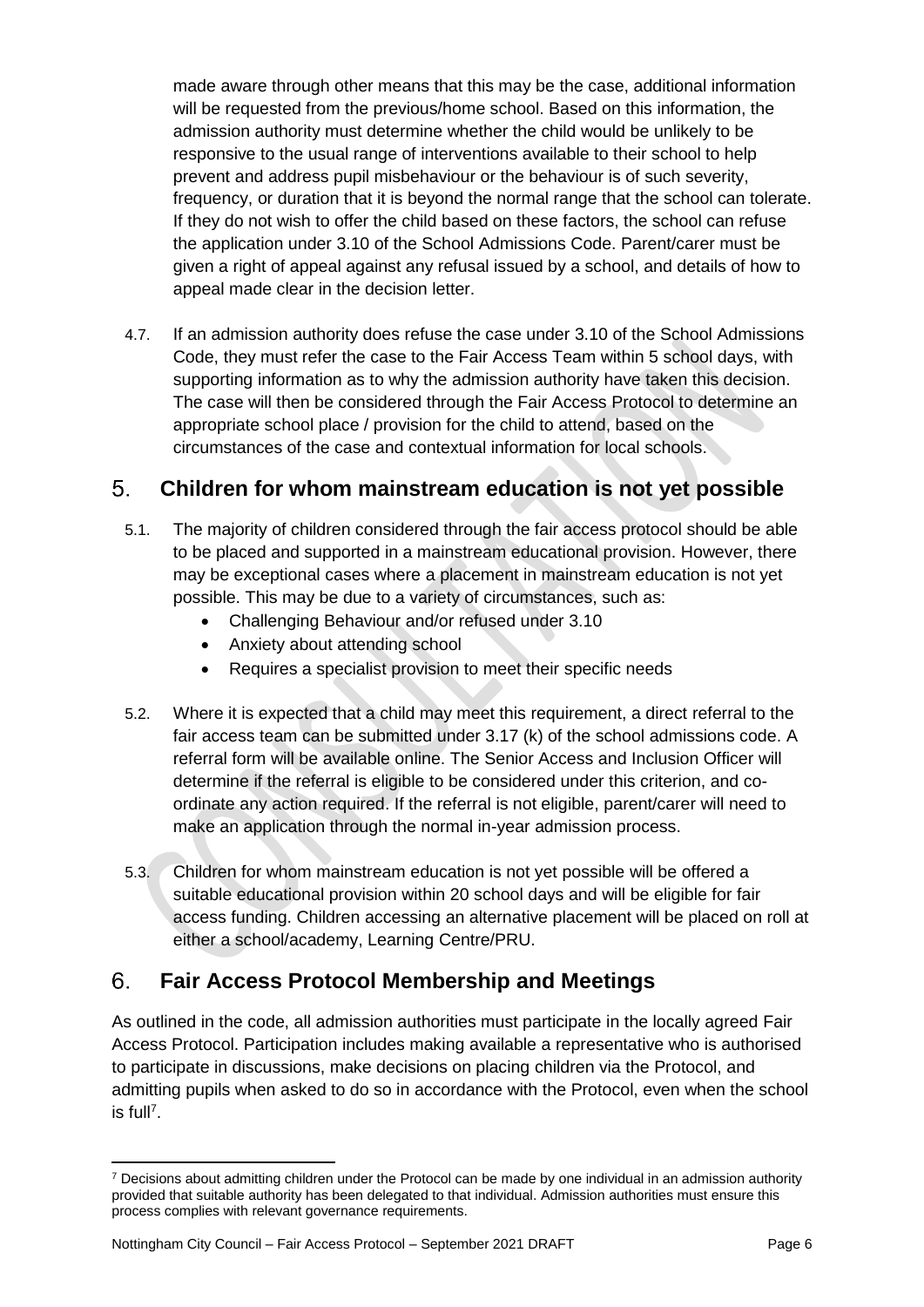# **Secondary**

Representation

- 6.1. Representatives of the panel will include Local Authority (LA) and Own Admissions Authorities (OAA). Representatives will be expected to attend each panel meeting, however, if they are unable to attend, send an alternative colleague with the same authority to make decisions on behalf of the OAA or organisation.
- 6.2. The collective panel representatives will use their expertise and knowledge to secure a decision for each individual pupil that is suitable for them. When a decision is not able to be reached, the final decision will rest with the Fair Access Panel Chair, as the School Admissions Code stipulates that an offer must be made within 20 school days for all children out of education<sup>8</sup>. The Panel will need to balance between the pupil's individual circumstances and what school/Academy or provision can best meet their needs, whilst ensuring that the pupil is supported and that no school/Academy is asked to admit a disproportionate amount of pupils through the protocol.
- 6.3. All schools and academies will provide educational expertise and knowledge as well as represent an overall educational perspective for the City. All schools and academies will be provided with case information at least 48 hours before a panel meeting, through a secure and encrypted system.
- 6.4. Officers from other relevant agencies will support the representatives of the panel. They will be expected to represent their Service Area and provide relevant information about any involvement and support that can be offered. Attendance at panel meetings for these services is as required.
- 6.5. The key representatives of the Fair Access Panel will be:

| <b>Local Authority Representatives</b>               |
|------------------------------------------------------|
| <b>Fair Access Panel Chair</b>                       |
| Senior Access and Inclusion Officer                  |
| Education Welfare & EOTAS Complex Support Manager    |
| School/Academy Representatives                       |
| <b>Bluecoat Aspley Academy</b>                       |
| <b>Bluecoat Beechdale Academy</b>                    |
| <b>Bluecoat Trent Academy</b>                        |
| <b>Bluecoat Wollaton Academy</b>                     |
| Denewood Academy (AP)                                |
| Unity Academy (AP)                                   |
| Djanogly City Academy Nottingham                     |
| <b>Ellis Guilford School</b>                         |
| Farnborough Academy                                  |
| The Fernwood School                                  |
| Nottingham Academy                                   |
| Nottingham Free School                               |
| Nottingham Girls' Academy                            |
| Nottingham University Academy Science and Technology |
| Nottingham University Samworth Academy               |
| Park Vale Academy                                    |
| The Bulwell Academy                                  |

<sup>8</sup> School Admissions Code, Paragraph 3.21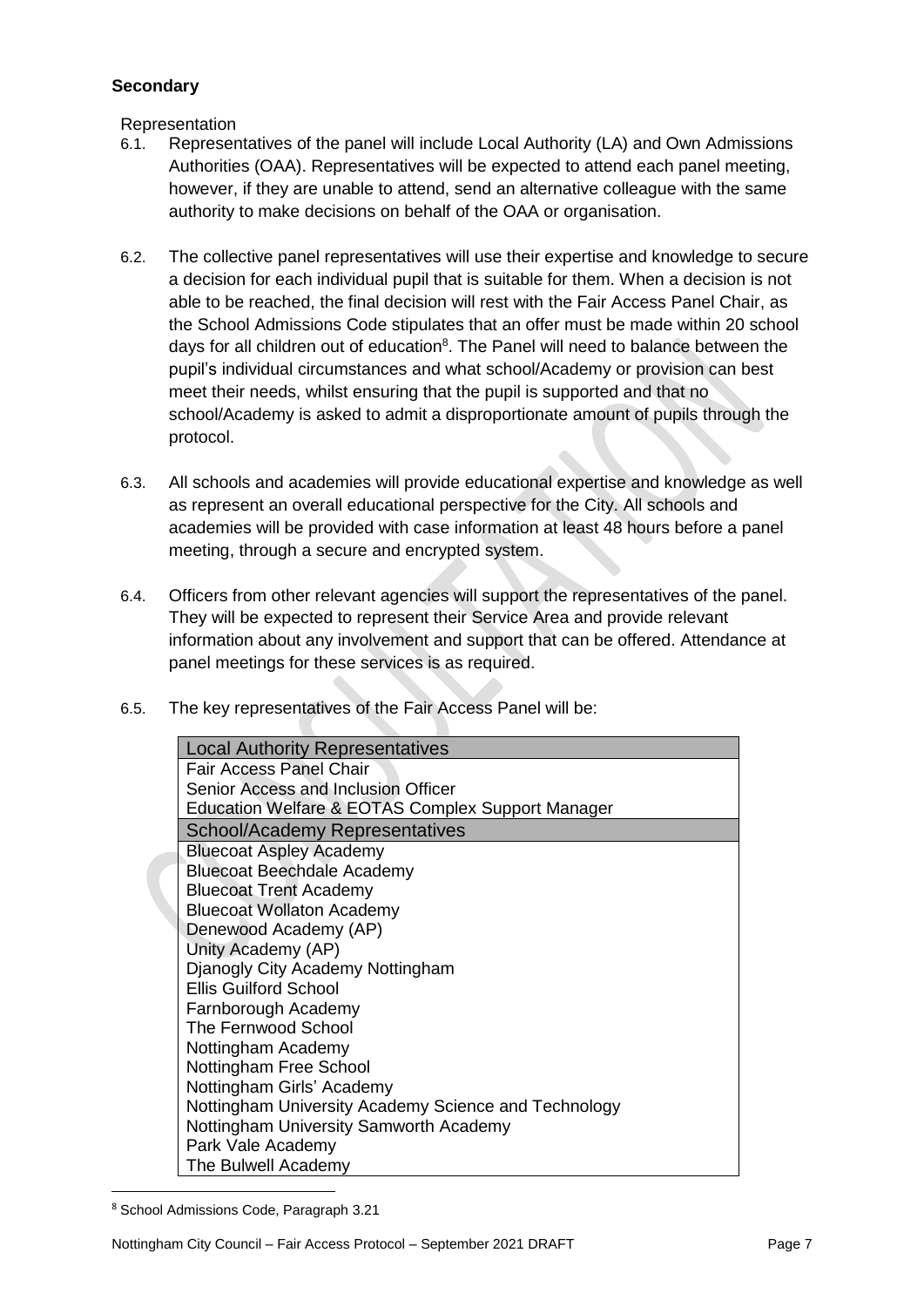The Nottingham Emmanuel School The Oakwood Academy The Wells Academy Trinity Catholic School Support Representatives Children's Social Care Behaviour Support Team Special Educational Needs Education Welfare Service Educational Psychology Service Inclusive Education Service Elective Home Education Child & Adolescent Mental Health Service Youth Justice Service Ask Us Nottingham Nottingham Virtual School Safeguarding

### **Meetings**

6.6. The Secondary Fair Access Panel will aim to meet every two weeks during the academic year. If there are limited cases to be considered, a meeting may be cancelled, and cases brokered outside of panel. The meetings are scheduled for the entire academic year.

# **Primary**

- 6.7. The local authority do not operate a panel for primary fair access due to the high number of primary schools. Cases are prepared and schools consulted regarding pupils to be considered. Based on the feedback from school consultations; placement of other pupils through fair access; consultation with support services; consideration of infant class size legislation; and the needs of the pupil; the Senior Access and Inclusion Officer will determine an appropriate offer. This decision will be shared with the school without delay. There will be an opportunity to discuss the decision and the support required with the Inclusion Officer before a decision letter is sent to parents. All schools and academies will support the decision of the Inclusion Officer.
- 6.8. There may be exceptional cases which may require the Senior Access and Inclusion Officer to arrange a fair access panel with relevant local schools and support services to secure a school place. If this is required information will be sent out at least 48hrs before through a secure and encrypted system.

#### <span id="page-9-0"></span> $7<sup>1</sup>$ **Managed Moves**

- 7.1. Local authority approved managed moves are a mechanism for a supported transfer between local schools through the fair access protocol. This process seeks to support all parties involved to enable a 'fresh start' and strive for a successful move. Managed moves will be appropriate for children where a place has not been sought due to exceptional circumstances (3.17 (k) of the School Admissions Code).
- 7.2. Nottingham City Fair Access Protocol considers the following as exceptional circumstances: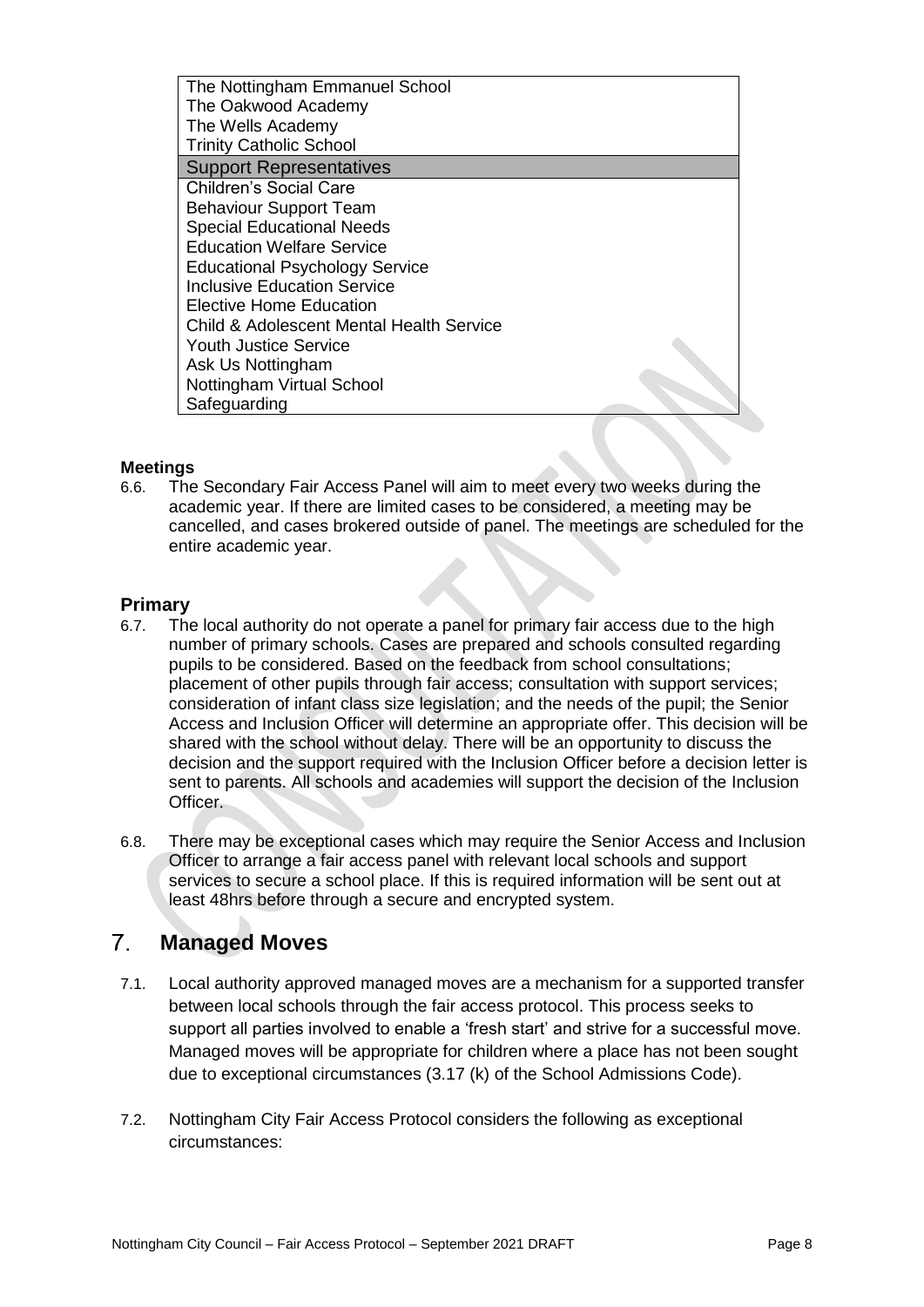- 7.2.1. Children who are at risk of permanent exclusion where a change in school is felt will have a positive impact on the child, and where the behaviours would be responsive to the usual range of interventions available to schools in Nottingham City.
- 7.2.2. Children with a history of internal/external support as an early intervention to avoid further exclusions with the full support of parents and child.
- 7.2.3. Children who have significant attendance concerns (less than 70% over a 12 month period), and it is felt that attendance will improve with the opportunity to attend a new school; and services such as educational welfare have been involved to address their attendance concerns.
- 7.2.4. Children for whom a change of school is necessary because of significant safeguarding concern, supported by relevant professions
- 7.3. To be considered for a Managed Move, the home school must refer the case to the Fair Access Team using the managed move request form, with supporting information as to why a managed move is being requested. Prior to the referral being made, the home school must discuss the matter with parents/carers, and have their agreement that a managed move can be explored. During this discussion, it is expected that the home school will get an indication from parent/carer as to which schools, if any, they would prefer their child to attend. Based on the information, the Fair Access Team will determine if a Managed Move meets the exceptional circumstances to be considered through the Fair Access Protocol. The home school should continue to provide full-time supervised educational provision whilst a managed move is arranged.
- 7.4. Parents/carers have a right to submit an in-year application to any school they wish, and do not have to agree to a managed move being considered for their child. If a school receives an in-year application for a child; they must process these applications in accordance with their usual in-year admission procedures. They must not refuse to admit a child or process an application on the basis that they may be eligible to be placed via the Fair Access Protocol. If a place is available, the receiving school may explore the option of offering this as a managed move; however, this must be with the agreement of the parent/carer and home school. If all parties are not in agreement, the place must be offered as a direct admission.
- 7.5. Only managed moves brokered through the Fair Access Protocol will be included in fair access support, funding or data. Direct pupil funding from the home school will follow the pupil on a sliding scale formula at the point of permanent transfer following a successful Managed Move. This will not apply for direct admissions.
- 7.6. Headteachers/Principals should consider reporting periodically to Governors on Managed Moves as with exclusions.

#### <span id="page-10-0"></span> $8<sup>1</sup>$ **Decisions and Appeals**

8.1. Letters to schools and parent(s)/carers will be issued within 48 hours of the agreed decision.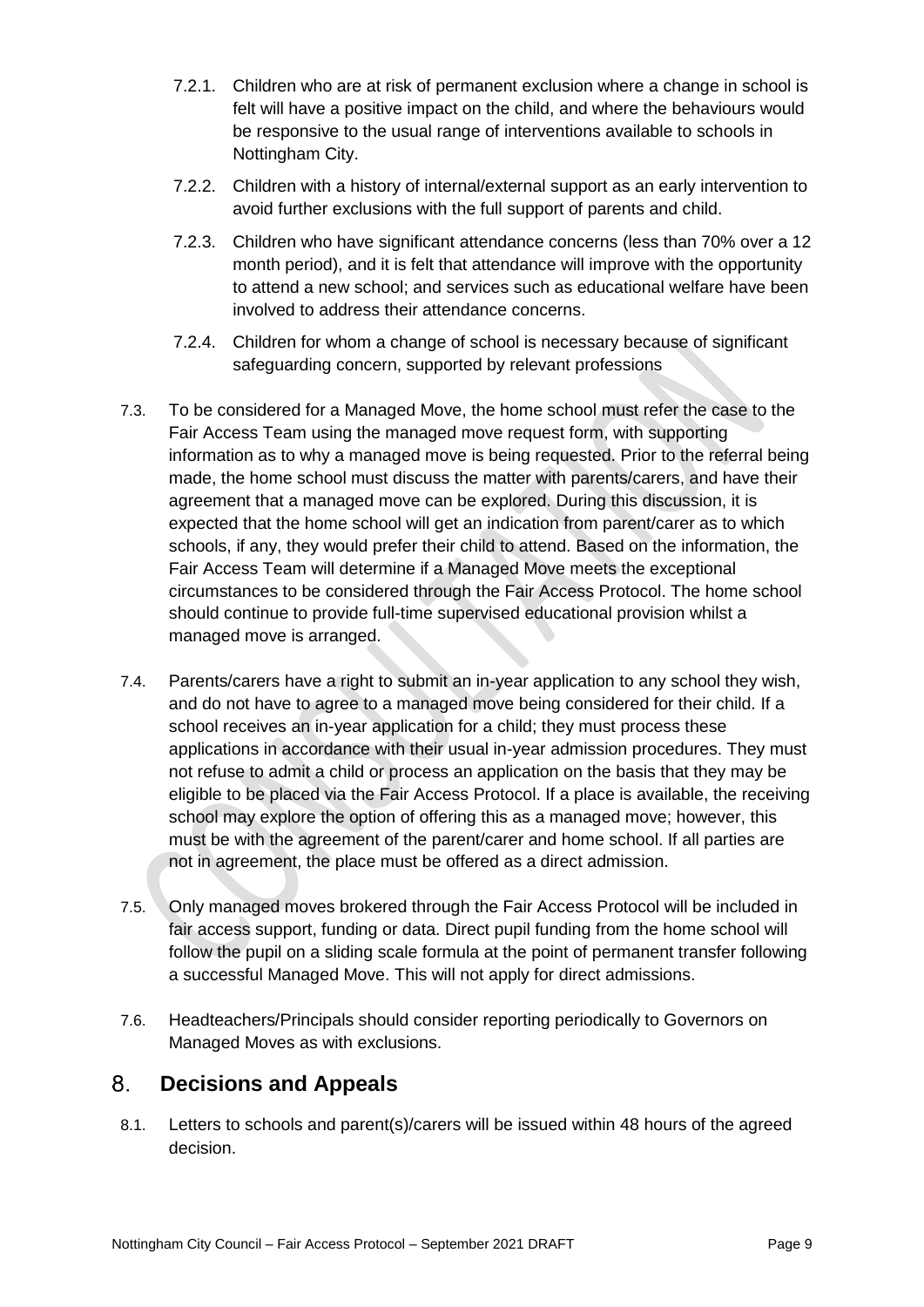- 8.2. If the decision is to refuse admission, parents will be informed about the grounds of the refusal, and given a right of appeal against this decision. If the refusal is due to oversubscription, the child will be placed on the waiting list, in accordance with the school's determined admission arrangements.
- 8.3. The DfE non-statutory guidance on Fair Access Protocols states the interaction of the appeals process with fair access protocols:

"The appeals process is independent from the FAP. Where a child has been referred to the FAP, their parents retain the right to make further in-year applications and appeal against the refusal of a school place as normal. Admission authorities should be aware that where they refuse a child a school place and subsequently refer them to the FAP, they may later be required to admit that child if an appeal is upheld. This would still be the case when an alternative school place is offered to the child via the FAP. In all circumstances, the decision of an appeal panel is binding and must be complied with. The fact that an appeal has been lodged for a child is not a reason to delay the FAP process. The appeals process Being considered through fair access will not impact on a parents right to appeal any refusal for an in-year admission decision."

- 8.4. When an offer has been agreed, the school or academy must admit the pupil within 10 school days of being informed, unless an alternative date has been agreed. If the Senior Access and Inclusion Officer agrees that a multi-agency meeting take place before admission, schools/Academies will have 15 school days in which to admit the pupil.
- 8.5. If a school or academy does not agree with the decision made through the Fair Access Protocol, they must state their reasons in writing to the Senior Access and Inclusion Officer within 5 school days from the date of the decision. The Senior Access and Inclusion Officer will then determine a written view, based on evidence and contextual data and after consulting with the school/academy and any relevant agencies. A final written view will confirm the local authority decision and it is expected that all schools and academies will support this view and accept the final decision. If a school/academy's admission authority refuses to accept the decision of the Fair Access Panel, the Local Authority will seek to enforce a direction or apply to the Education Funding Agency to direct admission on behalf of the Secretary of State, if required.

#### <span id="page-11-0"></span> $9<sub>1</sub>$ **Fair Access Funding and Support**

- 9.1. The LA has secured funding through the Schools Forum to support the admission of pupils through the fair access protocol and provide needs led support. This funding is generally for short term intervention to reduce barriers to admission whilst the school/academy secure other funding streams for ongoing support for the child.
- 9.2. Fair Access Funding will be available to pupils offered through the fair access protocol. In order for schools to access this funding they will need to submit a funding request to the Senior Access and Inclusion Officer detailing the support they intend to provide and the associated costs.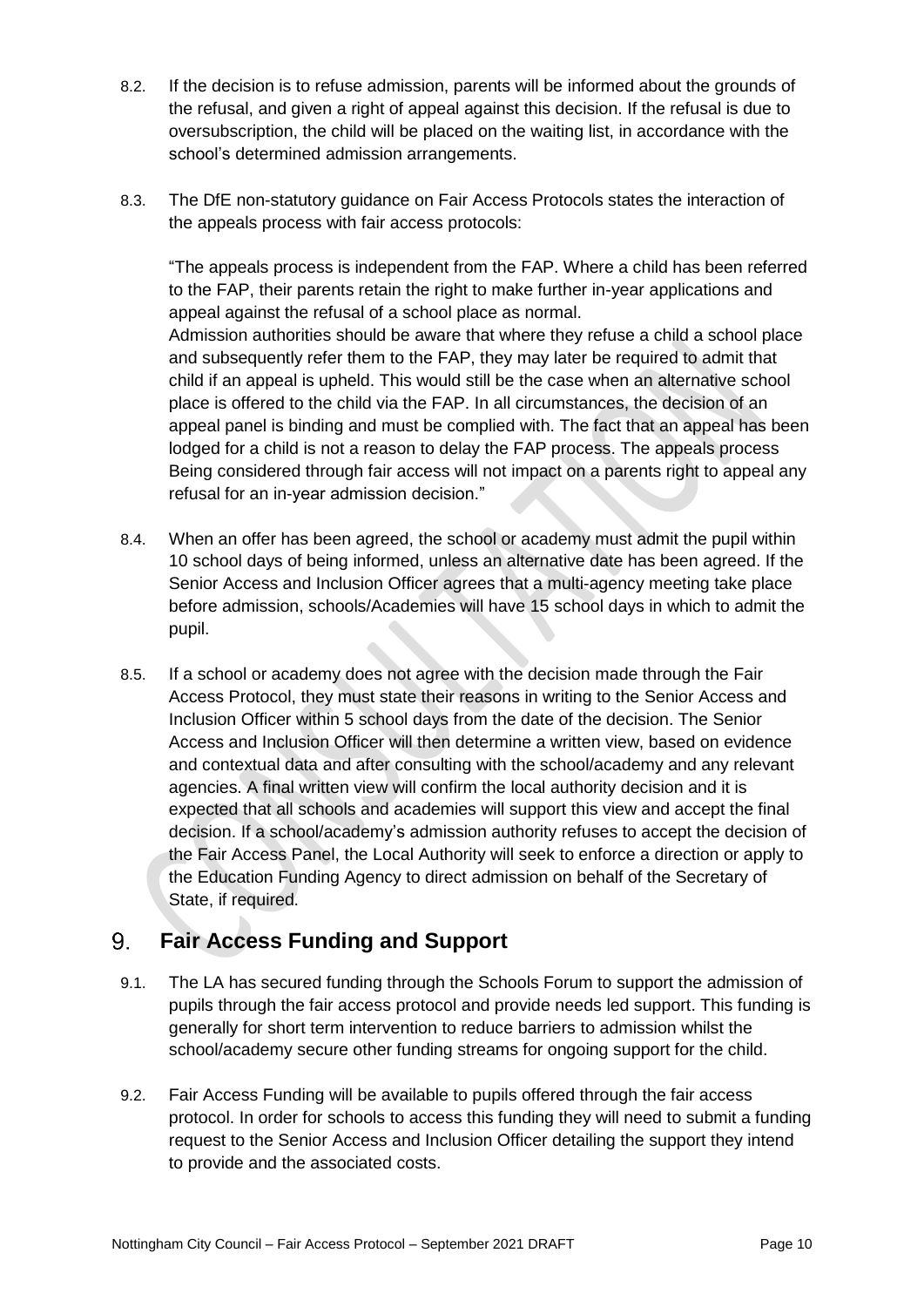- 9.3. Secondary Phase Funding Decision on funding up to £2k will be determined by the Senior Access and Inclusion Officer. Funding over £2k will be determined at the fair access panel meetings. Any disputes will be discussed at the fair access panel and the decision is binding on all parties. The fair Access panel will review the fair access budget termly, including breakdown of payments issued and decisions made.
- 9.4. Primary Phase Funding Decision on funding will be determined by the Senior Access and Inclusion Officer. Any disputes can be raised with the Inclusion Manager who will determine a final written decision. The Inclusion Manager will review the fair access budget termly, including breakdown of payments issued and decisions made and report back to schools forum and other consultative groups as required.
- 9.5. If a child is not considered through the fair access protocol, and is offered a place through the normal in-year admissions process, funding through fair access will not be available. In exceptional circumstances, such as, where it is evident within 6-8 weeks of their admission, that the pupil presents with 'Challenging Behaviour' and is unable to be supported through the normal interventions, schools/academies can submit a request for funding through Fair Access. The school/academy will need to provide reasons why the case should be considered as an exceptional case, including evidence of the current support offered and what support is required to meet their needs.
- 9.6. For primary phase children offered through fair access, primary schools and academies will have access to dedicated funded Behaviour Support Team (BST) Services and English as an additional language (EAL) Teaching Assistant support. Request for this support will be made to the Senior Access and Inclusion Officer and will be offered based on current capacity and the needs of the child.
- 9.7. If the placement is withdrawn, any remaining funding will return to the fair access budget.

# <span id="page-12-0"></span>**Information sharing and Data Protection**

- 10.1. All information gathered for the use of administering fair access across primary and secondary phases will be stored securely on the Councils computer network and systems. Information about pupils will be stored digitally on the network and within the Councils Education Management System.
- 10.2. Completed cases will be shared with relevant staff members at schools/academies, alternative providers and other agencies as appropriate. Any information may be shared with other council services/local authorities as required.
- 10.3. Case information and personal data will be transferred by secure electronic means, such as encrypted email or secure file transfer.
- 10.4. All parties' receiving information from fair access will have to comply with the data handling requirements stipulated by the council. This includes ensuring that personal information sent to them is stored securely and is only shared to relevant senior leadership or support staff. If any documents are printed, they will ensure the safe storage and destruction of the data. For full details of the Councils Privacy Statement please see <https://www.nottinghamcity.gov.uk/privacy-statement>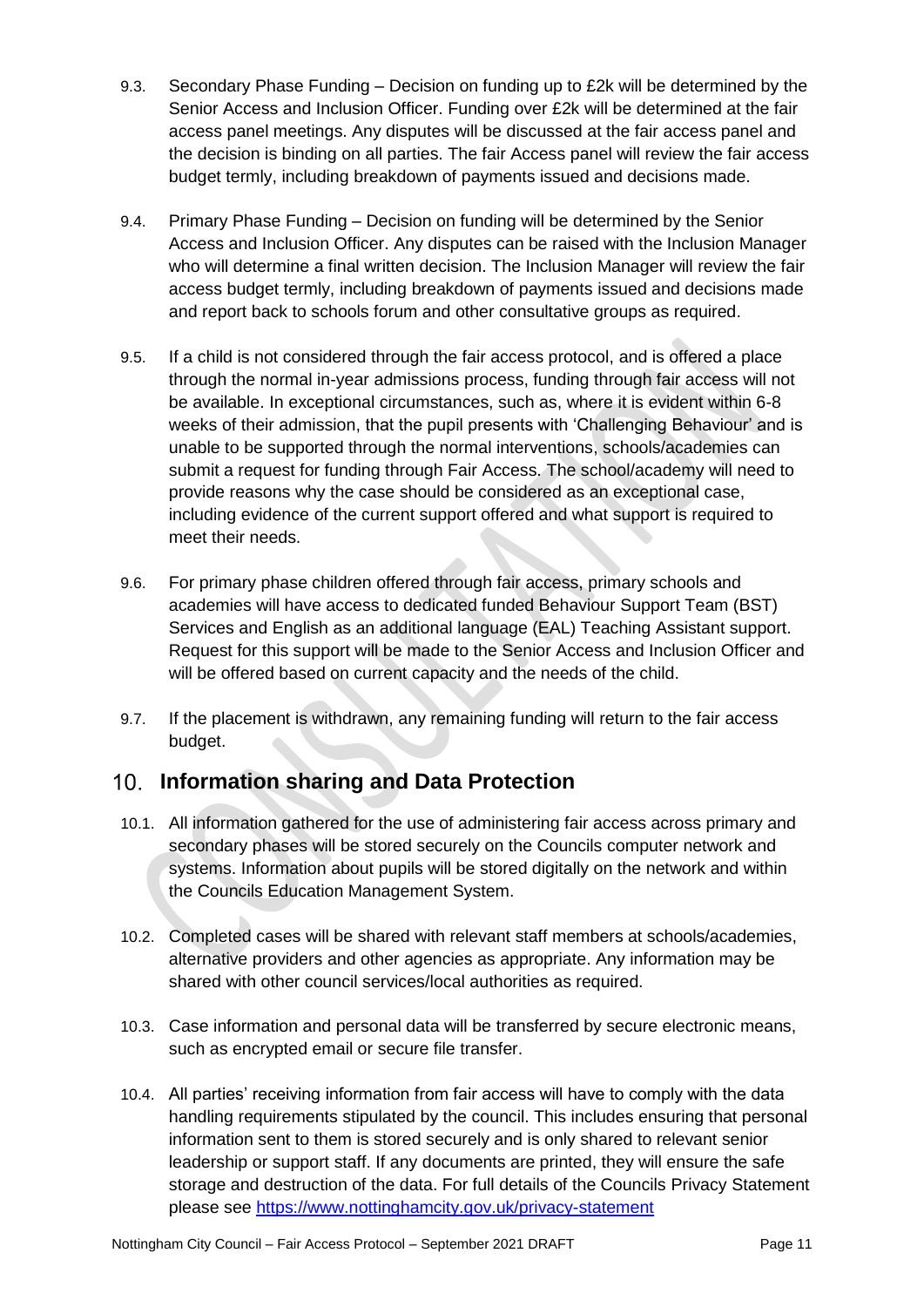# <span id="page-13-0"></span>**Monitoring and Strategic Overview**

- 11.1. Reports, data and monitoring information will be shared at regular intervals to all schools, academies and stakeholders. This information will also be used to report to the Schools Adjudicator and local Schools Forum in order to comply with performance and accountability responsibilities.
- 11.2. Fair access protocol and processes will be reviewed on a regular basis throughout the academic year to ensure that it remains fit for purpose. Secondary phase processes will be reviewed at a termly fair access panel meeting. Primary phase processes will be reviewed annually with admission authorities and relevant stakeholders.
- 11.3. The Fair Access protocol and strategy is the responsibility of the LA, however; there will be an annual review in consultation with Head Teachers/Principles from City schools/academies and local authority officers, which will review the performance of the panel, discuss strategic issues and make recommendations to improve services and drive change.
- 11.4. The fair access protocol must be agreed by the majority of schools. Any updates or alterations to the agreed protocol will be consulted on with schools before making any changes. The fair access protocol will be reviewed regularly, however, in the event that the majority of schools can no longer support the principles and approach of the local FAP (for example, if they believe it is not operating fairly or effectively), they can request an exceptional review of the protocol by written submission to the Inclusion Manager with reasons and evidence of support from the majority of schools (over 50%). The existing FAP will remain binding on all schools in the area until a new one is adopted.

# <span id="page-13-1"></span>**Permanent Exclusion Reintegration**

- 12.1. It is expected that pupils who have been permanently excluded, who have demonstrated readiness for reintegration, will be managed through the Fair Access Protocol, in accordance with 3.17, K) of the School Admissions Code. Alternative Provision (AP) Academies and AP Free Schools work to identify pupils needs, address behaviour, attitudes and academic underperformance in order to raise achievement and reintegrate permanently excluded pupils back into mainstream education. Reintegration into another mainstream school/Academy is the right option for the majority of pupils in year KS1, KS2 and KS3 whose needs have been addressed and supported.
- 12.2. This process will not apply for permanently excluded pupils transferring through the normal admissions rounds, e.g. Primary to Secondary Admissions etc.
- 12.3. Pupils will not usually be considered for reintegration into a mainstream school/academy until their behavioural and social or emotional needs have been addressed and they are ready to return to a mainstream setting. AP Academies and Free Schools support pupils who are ready to reintegrate back into mainstream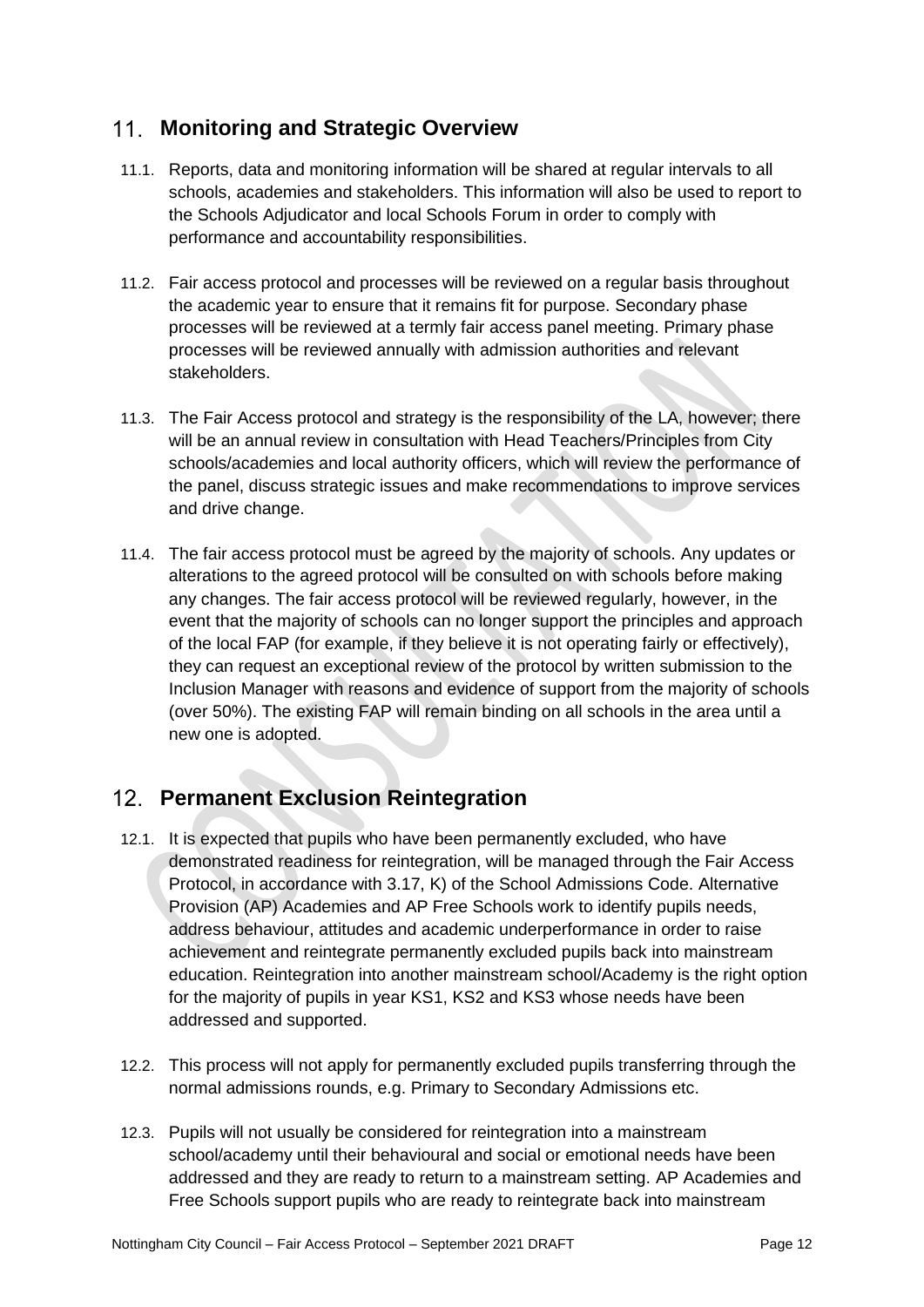education from a permanent exclusion. This will be supported by background information and evidence about the pupil and their progress whilst at their provision. The AP Academy/AP Free School will also get an indication as to what schools, if any, a parent/carer would prefer their child to attend. This information will be reviewed by the current education provider and the LA before consideration through the Fair Access Protocol.

- 12.4. Pupils who live in the City boundary who have been permanently excluded will normally be placed on the roll of either Denewood Academy (Key Stage 2-3) or Unity Academy (Key Stage 4). Permanently excluded pupils who move into the City, who are not ready for mainstream education will attend the designated AP Academy for their year group, until they are ready to be reintegrated back to mainstream education.
- 12.5. Parents/carers have a right to submit an in-year application to any school they wish, and do not have to agree to be placed through the Fair Access Protocol, or via a supported reintegration package. If a school receives an in-year application for a child; they must process these applications in accordance with their usual in-year admission procedures. They must not refuse to admit a child or process an application on the basis that they may be eligible to be placed via the Fair Access Protocol. If Denewood Academy or Unity Academy confirms that the child is ready for reintegration; then a school will not be able to refuse under 3.10 of the School Admissions Code, as the child no longer presents as having challenging behaviour. If Denewood Academy or Unity Academy are not supporting a reintegration at the time of application, the OAA may be eligible to refuse the application under 3.10 (see section 4 of the protocol). If the application is refused due to oversubscription, then this will be referred to the Nottingham City Fair Access Protocol for consideration, as stated in 3.17, d) of the School Admissions Code. If a place is available, the receiving school may explore the option of offering this as a supported reintegration; however, this must be with the agreement of the parent/carer and either Denewood Academy or Unity Academy. If all parties are not in agreement, the place must be offered as a direct admission.
- 12.6. All Schools and Academies will take at least 1 reintegration pupil as required. Further reintegration pupils will be allocated through the panel and consideration will be given to the number of permanent exclusions issued by the school/Academy. Fair Access Protocols must not require a school/Academy to take a disproportionate number of children who have permanently excluded from other schools.
- 12.7. Reintegration placements will be supported by staff from the Admissions and Reintegration Team (ART) at Denewood Academy and Unity Academy. A reintegration package will be agreed between Denewood Academy or Unity Academy and the school. The length of the package will normally be between 6-8 weeks and will be agreed between Denewood Academy or Unity Academy and the allocated school. The reintegration package must start within the 10 days of the panel decision unless an exception is agreed at the panel meeting. A meeting should be set up without delay to facilitate the start date, set appropriate targets and plan the reintegration package. There must be regular reviews and communication between all parties involved, which should be sent out in writing, ideally by email to named contacts.